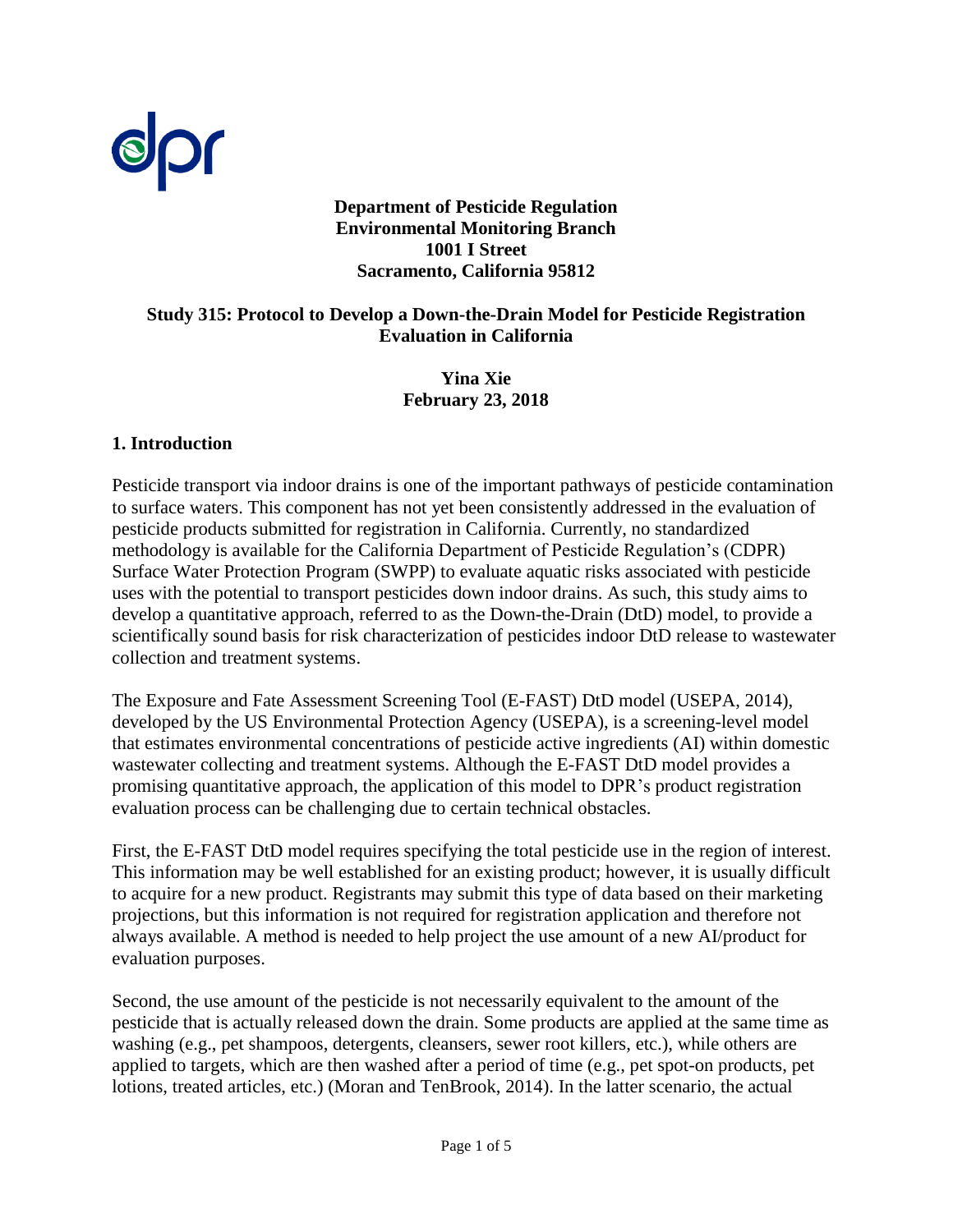pesticide release rate is only a small fraction of the application rate of the pesticide. The relationship should be well-defined in order for the evaluation to be sound.

Last, the E-FAST DtD model is parameterized based on national data, thus lacking details at the state level. CDPR has a more complete documentation of pesticide use and sales data for California, which can be used to provide insights for model parameterization. Thus, a Californiabased DtD model becomes possible by taking advantage of these available data.

# **2. Objectives**

The objective of this study is to develop a DtD model for risk evaluation of pesticide products submitted for registration in California for uses associated with pesticide indoor DtD release to wastewater. The objective will be completed by accomplishing the following four activities:

- 1) Review the USEPA E-FAST DtD model and its applications.
- 2) Develop the California-relevant DtD model based on refinements of the E-FAST DtD model.
- 3) Explore California pesticide databases, focusing on the pesticide product/label database, pesticide use report (PUR), and pesticide sales report. Parameterize the California DtD model by using California-specific data.
- 4) Model testing compare the modeling results to SWPP previous best-professionaljudgement based evaluations and/or monitoring data.

# **3. Personnel**

This study will be conducted by SWPP staff under the general direction of Nan Singhasemanon, Environmental Program Manager I. Key personnel are listed below:

- Project Leader: Yina Xie, Ph.D.
- Reviewing Scientists: Yuzhou Luo, Ph.D., Jenifer Teerlink, Ph.D.

Questions regarding this protocol should be directed to Yina Xie, Environmental Scientist, at 916-324-4111 or by email at [Yina.Xie@cdpr.ca.gov.](mailto:Yina.Xie@cdpr.ca.gov)

### **4. Study Plan 4.1 Model review and literature review**

In order to develop a California-based DtD model, the following items will be reviewed.

First, the USEPA E-FAST DtD model will be reviewed for reference. The review will involve the examination of the conceptual model, assumptions and limitations of the E-FAST DtD model. Another important part of the E-FAST modeling documentation is the national wastewater treatment plant (WWTP) survey, which is used to inform the parameterization of the E-FAST DtD model. The survey will also be reviewed to derive statistics that can be used for the development of SWPP's DtD model.

Second, USEPA applications of the above approach, for either registration or risk assessments, will be reviewed. Recently, the USEPA published an ecological risk assessment for pyrethroids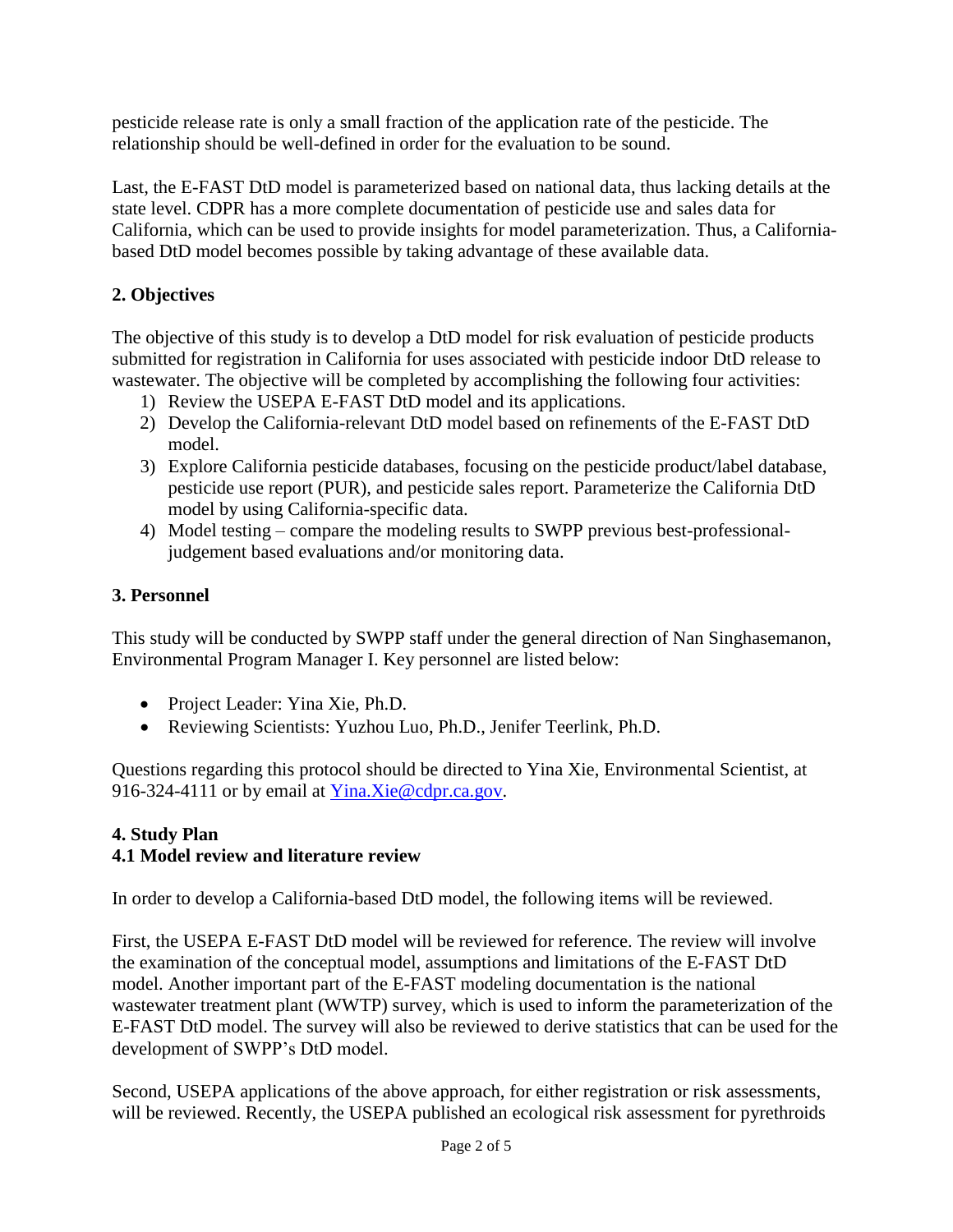[\(USEPA, 2016\)](#page-4-2). In the study, the E-FAST DtD method, in conjunction with the USEPA EPI Suite (for estimating the pesticide removal efficiency in wastewater treatment process), was used to evaluate the aquatic risk associated with the DtD indoor uses.

Third, previous SWPP best-professional-judgment based evaluations will be reviewed. Review will also include considerations of comment letters from the Bay Area Clean Water Agency [\(https://bacwa.org/document-category/comment-letters/\)](https://bacwa.org/document-category/comment-letters/), which are sometimes linked to SWPP's "down-the-drain" evaluations. Those letters provide case study materials for model development and methodology testing. Monitoring data from wastewater influent/effluent and receiving water bodies will also be compiled and reviewed.

## **4.2 Model development**

SWPP's DtD model will be a modified version of the USEPA E-FAST DtD model with customization of California-specific conditions. SWPP's DtD model will predict environmental concentrations of a new product submitted for registration in California for uses with a potential to transport pesticides down the drain. The model will consider the following processes: 1) DtD release of the pesticide from projected users, 2) dilution from non-users, 3) pesticide removal in the wastewater collection system, 4) pesticide removal in the wastewater treatment process, and 5) dilution in the receiving water body to which the WWTP discharges.

Several general rules will be applied to the model setup. First, SWPP's DtD model will focus on pesticide DtD release from municipal sources. Estimations of pesticide loads and concentrations from industrial sources are outside the scope of this study, but can be assessed in the post-use evaluation by using the same conceptual model as developed in this study.

Second, the model will mainly focus on products registered for the designated indoor DtD uses, including 1) pet products (e.g., shampoos, lotions, and spot-ons), 2) treated articles/human clothing (washable), 3) laundry-related products (e.g., fabric treatment, cleanser, bleach, etc.), 4) indoor pest control products (e.g., spray, fogger, dust used on pet beddings, human beddings, carpets/rugs/upholstered furniture), 5) sewer/drain products (e.g., drain cleaners, insecticides used on floor drains, root killers for sewer/collection lines), and 6) swimming pool/cooling water tower treatment products. Note that evaluation of products used to treat wastewater effluent and storm drains or products designated for outdoor uses but may also result in indirect pesticide transport down the drain are out of the scope of the study. Also note that residential outdoor uses are evaluated specifically by SWPP's Pesticide Registration Evaluation Model's (PREM) module for urban scenarios [\(Luo, 2014\)](#page-3-0).

Third, as a registration evaluation tool, the model is intended to provide conservative results, meaning that modeled concentrations are at the higher end or greater than the observed values. Thus the model is designed to compute pesticide loadings under the worst-case scenario. The model will use conservative inputs, for example, the maximum application rate allowed by the proposed label, dry season wastewater flow (based on the California conditions), etc. Conservative design may also be applied to determine other key factors, such as the removal coefficient in the wastewater collection system and the stream dilution factor.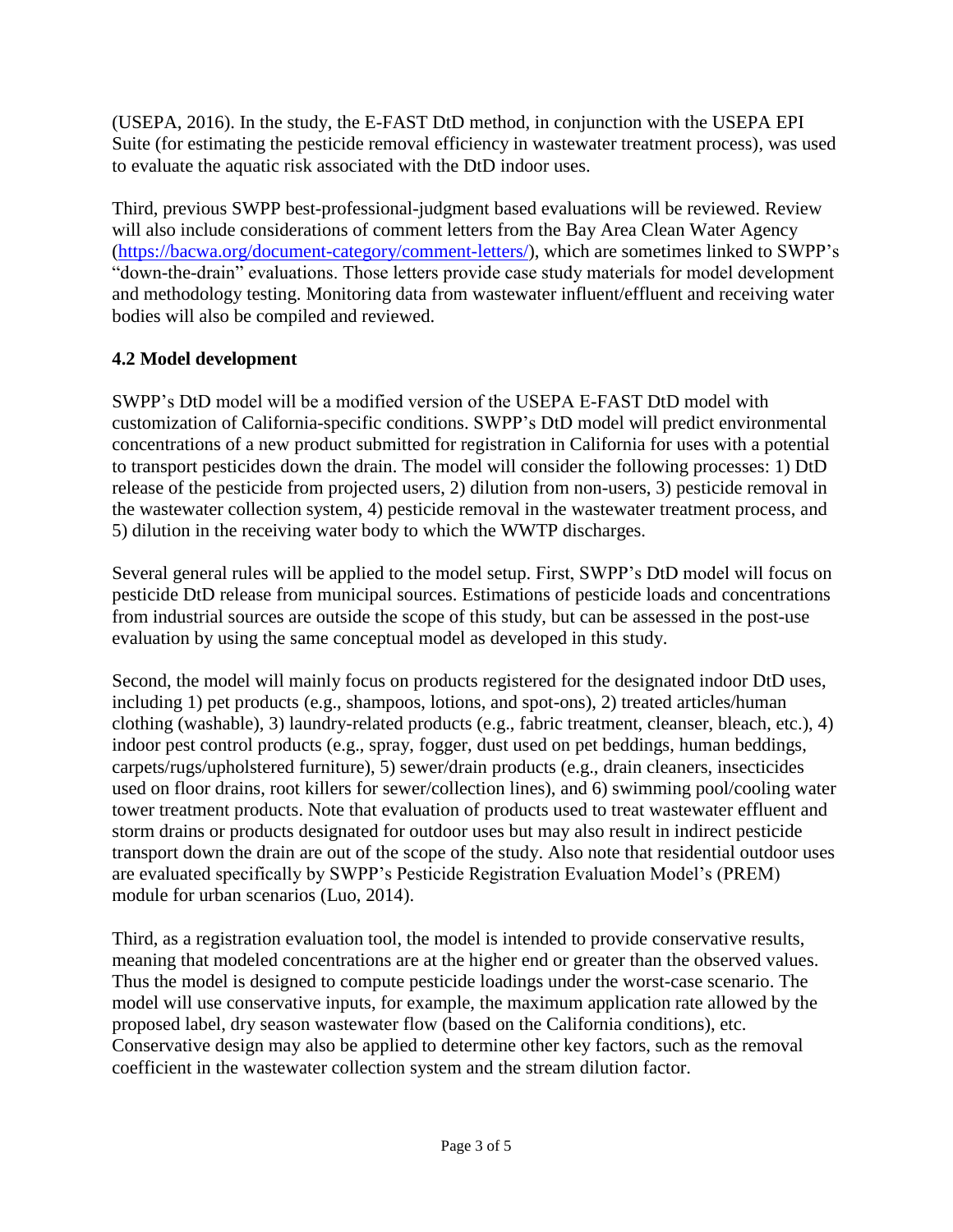Because the information needed to parameterize the model is not always available (i.e., not required for registration), one important part of the model development will be to create working methods to determine the values of the parameters if they are not available. For example, in order to estimate the number of projected users in California for a new AI/product, pesticide use and sales data of similar existing products would be examined. Methods available for estimating pesticide removal coefficient in wastewater treatment would be examined as well. Candidate method includes the Sewage Treatment Fugacity Model (STPWIN™) of EPISUITE v.4.11 [\(USEPA, 2012\)](#page-4-3).

## **4.3 Methodology testing**

The proposed SWPP DtD model will be evaluated by comparing the model recommendations (i.e., support/deny/conditionally support registration) to that made for the products that were previously evaluated by SWPP on the indoor DtD uses based on best professional judgement. The purpose of the test is to demonstrate the validity and consistency of the proposed evaluation procedure and its capability for assessing pesticides for registration in California. If necessary, the model will also be validated against monitoring data (both in wastewater influent/effluent and receiving water bodies) to justify the basis of parameterization.

### **5. Timelines and Expected Deliverables**

The proposed study will last two years. Detailed timelines are demonstrated in Table 1. The final deliverable will be a California-based DtD model, which will be appropriate for evaluating aquatic risk of pesticide products submitted for registration in California for uses with the potential to transport pesticides down the drain.

| 2017 | $1.0012 + 0.0002$ , $1.00001$ |           |                 | 2018            |                |                |    |
|------|-------------------------------|-----------|-----------------|-----------------|----------------|----------------|----|
| Q1   | O <sub>2</sub>                | <b>O3</b> | $\overline{O}4$ | $\overline{O1}$ | Q <sub>2</sub> | Q <sub>3</sub> | O4 |
|      |                               |           |                 |                 |                |                |    |
|      |                               |           |                 |                 |                |                |    |
|      | III                           |           |                 |                 |                |                |    |
|      |                               |           |                 |                 |                |                |    |

Table 1: Study timelines

Explanations:

- I. Protocol review and discussions
- II. Literature review, data collection and processing
- III. Model development and testing
- IV. Report write-up and review

### **References**

<span id="page-3-0"></span>Luo, Y. (2014). *Methodology for Evaluating Pesticides for Surface Water Protection III. Module for Urban Scenario*. [\(http://www.cdpr.ca.gov/docs/emon/surfwtr/methodology\\_urban\\_pesticide.pdf\).](http://www.cdpr.ca.gov/docs/emon/surfwtr/methodology_urban_pesticide.pdf) California Department of Pesticide Regulation, Sacramento, CA.